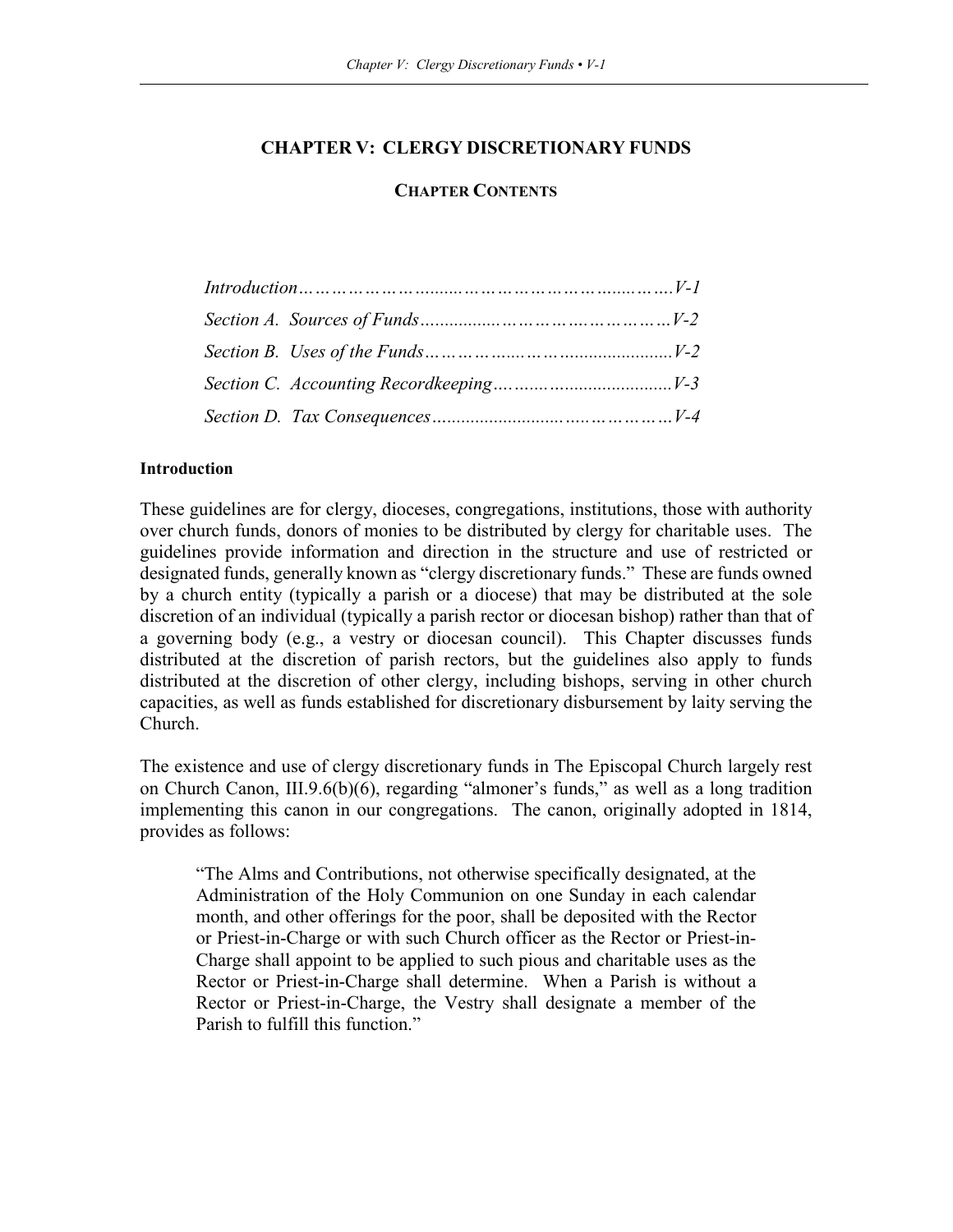#### **Section A. Sources of Funds**

- 1. The canon quoted above is generally interpreted to require that on one Sunday a month, when the Eucharist is celebrated at the parish's principal service or services, the "loose offering" – that is, gifts exclusive of payments toward a member's annual pledge – be designated for the rector's discretionary fund, primarily for the aid of the needy. Other church entities (such as dioceses) may also establish discretionary funds, although not required to do so by canon.
- 2. Because the loose offering is often insufficient for the discretionary fund, many vestries set aside a monthly or annual budgeted amount for the rector's discretionary fund in addition to the traditional source or as a substitute for it. Some parishes have trusts the income of which has been designated for the discretionary fund. Parishioners, visitors, friends of the rector, and others traditionally have made contributions to the rector's discretionary fund, sometimes in significantly larger amounts than those contributed by the vestry. In some congregations the vestry follows a policy of designating fees or gifts received in connection with weddings, funerals, and baptisms for the discretionary fund of the clergy person performing those services.

## **Section B. Uses of the Funds**

- 1. The "alms" canon quoted above provides that gifts and "other offerings for the poor" collected in the parish are to be "applied to such pious and charitable uses as the Rector or Priest-in-Charge shall determine." Therefore, it is generally recognized that the rector's discretionary fund is to be used for aid to the poor and other purposes that the rector considers "pious and charitable," uses that are consistent with the Church's mission. It is clear that the scope of permissible uses under the canon generally lies within the sound discretion of the rector.
- 2. The canon does indicate some limitations on the rector's discretion. Since the alms are donated to the parish (the manner of holding the funds is discussed below), and the intended uses are to be "pious and charitable," the funds may not be used as if they were individual or personal gifts to the rector. Thus, it would be improper for the rector to apply the funds for his or her personal use and benefit, that is, uses that are not intended to carry out the mission of the Church. Using the funds for personal or family clothing, entertainment, or basic living expenses is not appropriate, whereas those same uses, when intended to benefit needy persons within or without the parish, are wholly appropriate.
- 3. Gray areas include payments by the rector to institutions or causes that are charitable in nature but also inure to the benefit of the rector in some way. For example, a donation to the rector's school or college may be considered inappropriate if there would otherwise be little or no reason for the parish to favor such an institution; donations to the rector's seminary, on the other hand, may be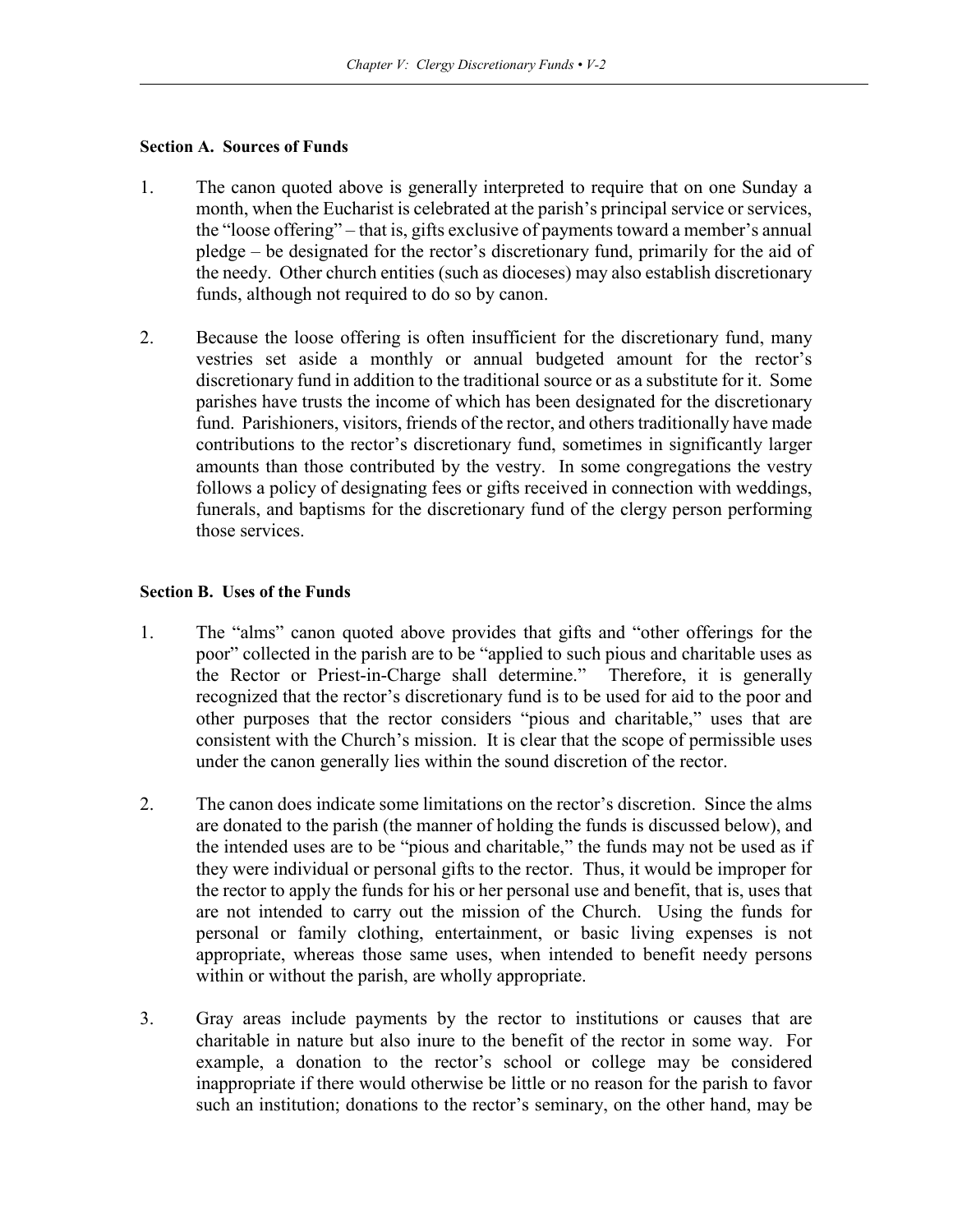regarded as appropriate if they are understood to be parish gifts in which the rector has joined.

- 4. To avoid potential confusion and criticism, the rectorshould inform the vestry when gifts are made from the discretionary fund about which there could be any question, particularly gifts to institutions as opposed to gifts to private individuals, where pastoral sensitivity warrants confidentiality.
- 5. A further limitation on the rector's discretion can be seen in the canon's directive that gifts to the parish intended as alms be used at the rector's discretion. The inference here is that canonical discretionary funds are not intended to be used for expenditures that are routinely made from a vestry's budget. Thus, it is inappropriate for the rector to use the funds on parish maintenance or projects, or for the rector's liturgical ministry, such as vestments, that are generally funded through the parish budget. Expenditure for a purpose that the vestry has declined to fund, for example, would not be an appropriate use of discretionary funds.
- 6. The rector may grant permission to assistant clergy to expend monies from the rector's discretionary fund, or the vestry may establish, and others may contribute to separate funds for the use of assistant clergy.

## **Section C. Accounting/Recordkeeping**

- 1. All deposit accounts for clergy discretionary funds should be approved by the vestry and be opened using the congregation's Federal Employer Identification Number. The bank accounts should be in the name of the parish and not that of the rector or another individual member of the clergy. Discretionary funds are subject to audit and are included in financial reports following standard accounting procedures. Discretionary funds should remain with the parish when the clergy departs.
- 2. There are two common practices for the administration of discretionary funds. All gifts received may be deposited in the congregation's general operating account , with disbursements made by checks drawn on the general operating account upon written request of the rector or other authorized clergy orlay person. Or, the vestry may approve the use of a separate checking account for the rector's discretionary fund.
- 3. The rector or other person authorized to make payments from the fund will maintain confidentiality over expenditures made to assist named individuals in a manner determined and jointly agreed to by the rector or other authorized person and the vestry.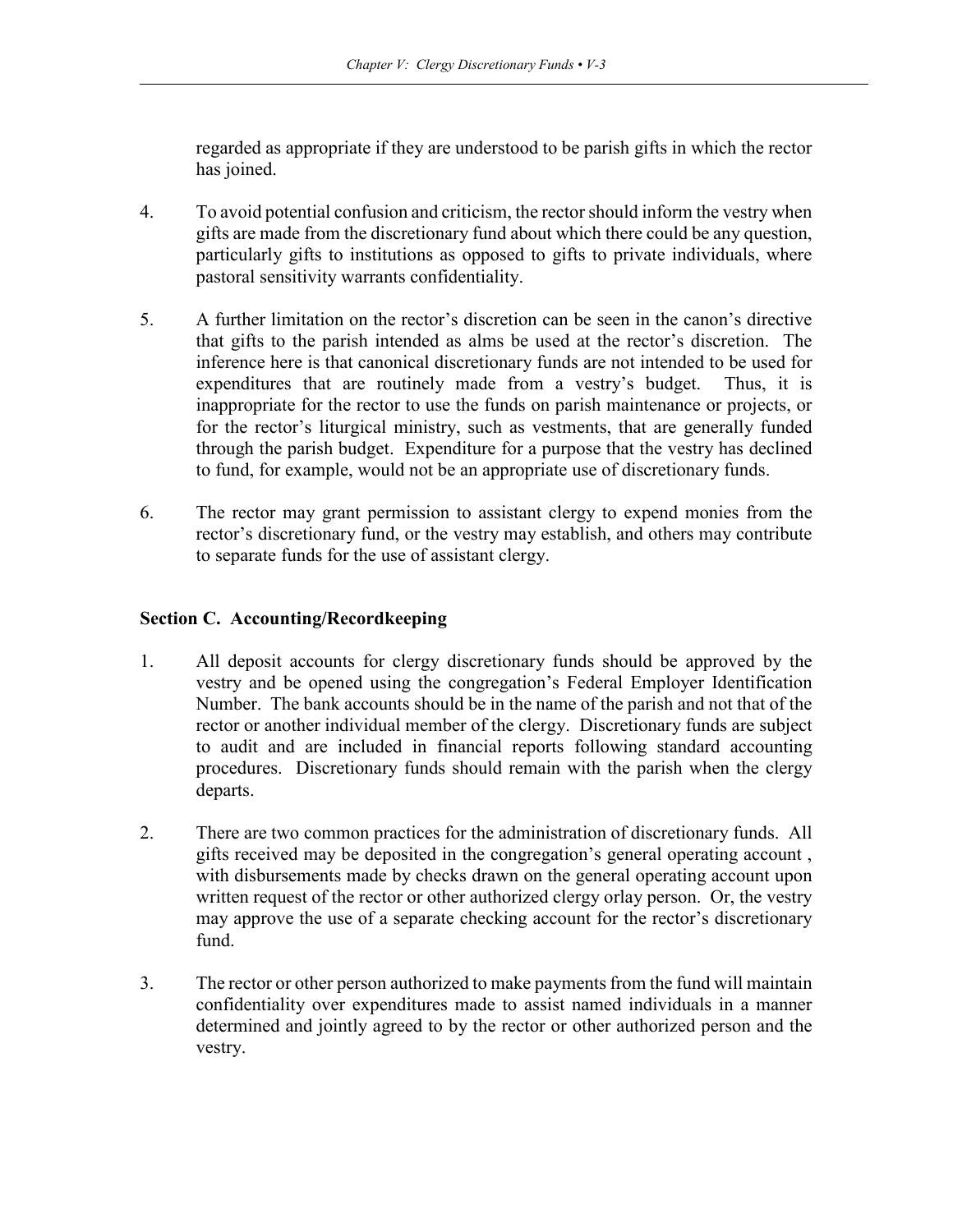- 4. Clergy disbursing monies from a discretionary fund should keep detailed records, including receipts, regarding each disbursement.Those detailed records should be reviewed annually with a trusted individual, perhaps an accountant conducting the audit. Otherwise, the clergy person should report regularly to the vestry regarding disbursements from the fund, describing in general terms how the funds have been used while protecting the names of the recipients.
- 5. Monthly bank statements for a separate checking account should be mailed directly to a person of trust other than the rector or other member of the clergy authorized to make disbursements. Normally, this is the Treasurer of the parish, but the vestry may direct that another person, such as the senior warden, receive the statements.
- 6. The person receiving the statements for a separate checking account should verify that all payments from the general account of the parish have been deposited into the account; review all checks to payees and who endorsed them, as well as the purposes noted in the check register or on the cancelled checks; reconcile the checking account; and review all back-up invoices and/or letters. This individual should state in writing on the monthly statement that all verifications were made and, finally, file the bank statements with the other financial records of the parish. Discretionary funds are "temporarily restricted" funds of the parish and are subject to audit even if they are kept in a separate checking account.
- 7. Checks should be written to a vendor, such as a utility company or landlord, rather than to individuals receiving assistance. Clergy commonly arrange with drug stores, gas stations, grocery stores, etc. for people to make purchases with clergy approval, Checks from the discretionary fund are written directly to the vendor upon receipt of bills. Cash disbursements should only be made for small amounts or in an emergency where a check cannot meet the needs.
- 8. Following these procedures provides trustworthy accounting for and stewardship of church funds and protect responsible persons from suspicion and mistrust. Thus, clear records of deposits and expenditures are essential. Parishes and other entities with discretionary funds might consider adopting a written policy addressing the points set out in this Chapter.

## **Section D. Tax Consequences**

- 1. Gifts for a properly established discretionary fund are generally deductible from federal and state taxation by donors as charitable contributions .
- 2. Contributions made to the discretionary fund for the direct benefit of a named individual ("pass through" gifts) are generally not deductible charitable contributions and should not be accepted.